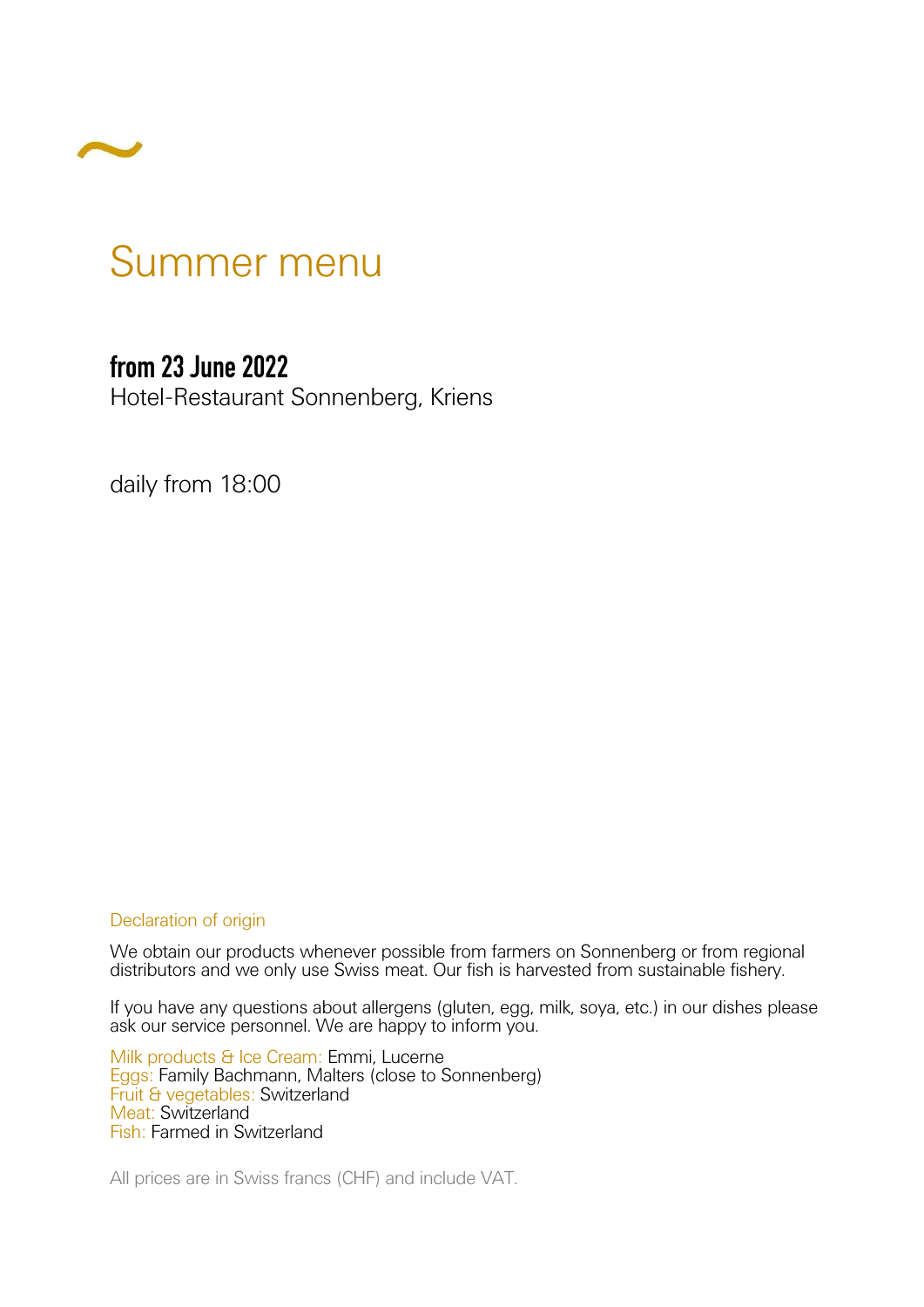# Welcome & En Guete



Health resort Hotel Sonnenberg, 1902

The hotel and restaurant tradition has existed over one hundred years on Mount Sonnenberg. Originally the hotel was built in the middle of the 19th century as a health resort. The very impressive building (picture above) offered an outstanding panoramic view over the city of Lucerne, the Lake Lucerne and the Alps. The world economic crisis between the First and Second World Wars brought this health resort to the edge of economic ruin. During the Second World War the business went bankrupt. In the following years the health resort Sonnenberg was used as accommodation for Swiss citizens forced to return from foreign countries. During the 50's the hotel was eventually torn down.

Today's Hotel-Restaurant Sonnenberg was built in 1963. At its new location, it offers an even better panoramic view of the Lucerne lowlands, the lakes and Mount Pilatus. The restaurant with its modern, contemporary furnishings and large panoramic windows seats 120 people, while the sun terrace with its wonderful view seats over 70. The Hotel-Restaurant Sonnenberg has several banquet and seminar rooms, all equipped with the latest technical equipment. A children's playground and the hotel owned 18-hole mini-golf course with exiting challenges round up the offer for big and small alike.

15 years ago, on May 2007, the Hotel-Restaurant Sonnenberg was re-opened as a training centre. It is run by the association The Büez, which has helped more than 500 people to find (new) jobs since its foundation.

We thank you for your visit and wish you a pleasant meal.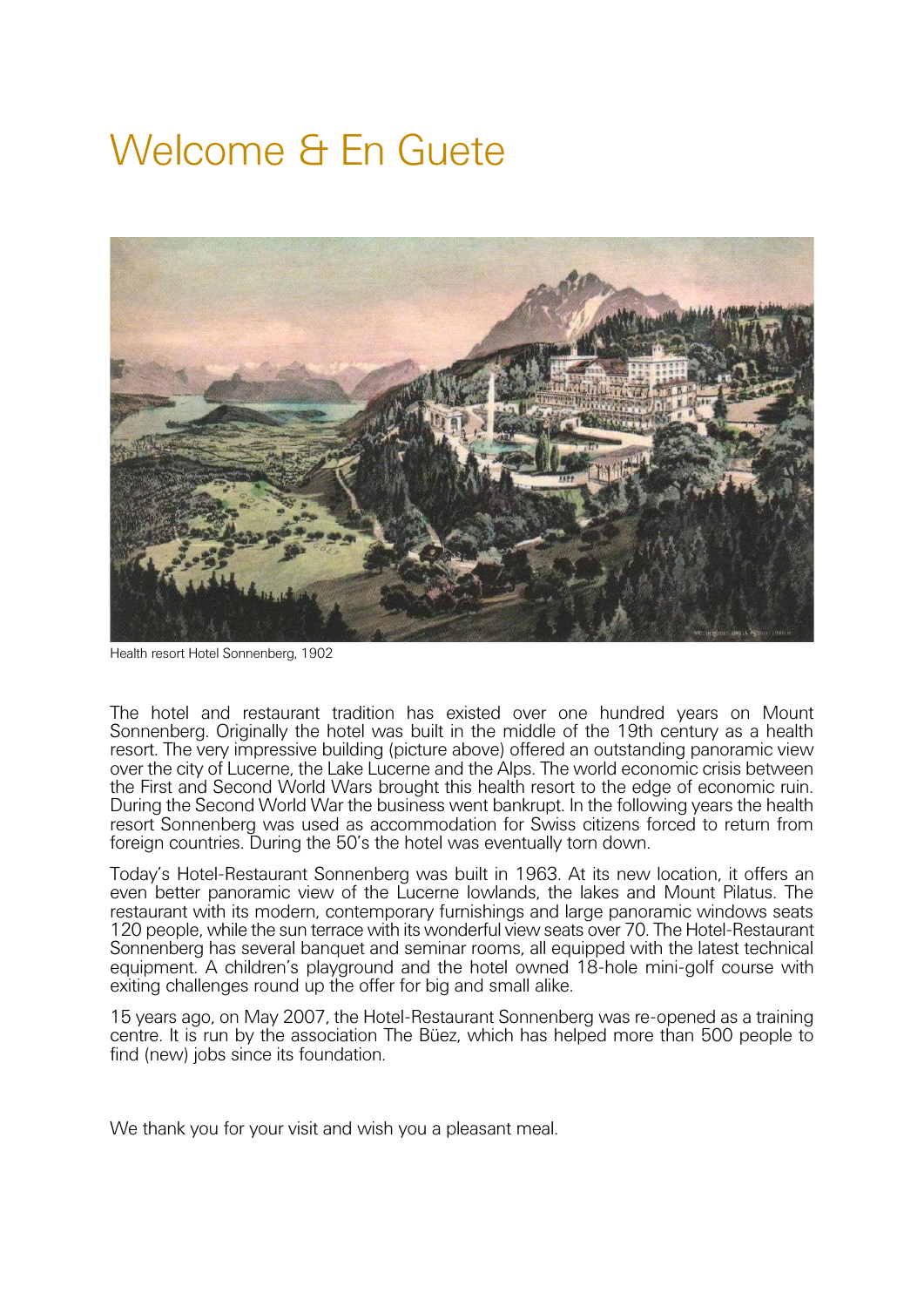# Wine by the glass ...white

### **Johanniter, 2021**

Organic Winery Sonnenberg, Kriens, Switzerland Grape: Johanniter (Riesling) 8 per dl 54 per 7,5dl

### **Cuvée Rebellin, 2018**

Kaiserspan Winery, Gelfingen, Switerland Grapes: Riesling-Sylvaner, Chasselas 7 per dl 50 per 7,5dl

# ...rosé

# **Cabernet Jura Rosé, 2021**

Organic Winery Sonnenberg, Kriens, Switzerland Grape: Cabernet Jura 8 per dl 55 per 7,5dl

# ...red

### **Cuvée Sonnenberg – our house wine, 2018**

Charles Rolaz, Vaud, Switzerland Grapes: Cabernet Sauvignon, Merlot, Gamaret, Garanoir 7 per dl 47 per 7,5dl

# **Passo di Tambo, Ticino Merlot DOC, 2021**

Tamborini, Lamone, Ticino, Switzerland Grape: Merlot 7 per dl 49 per 7,5dl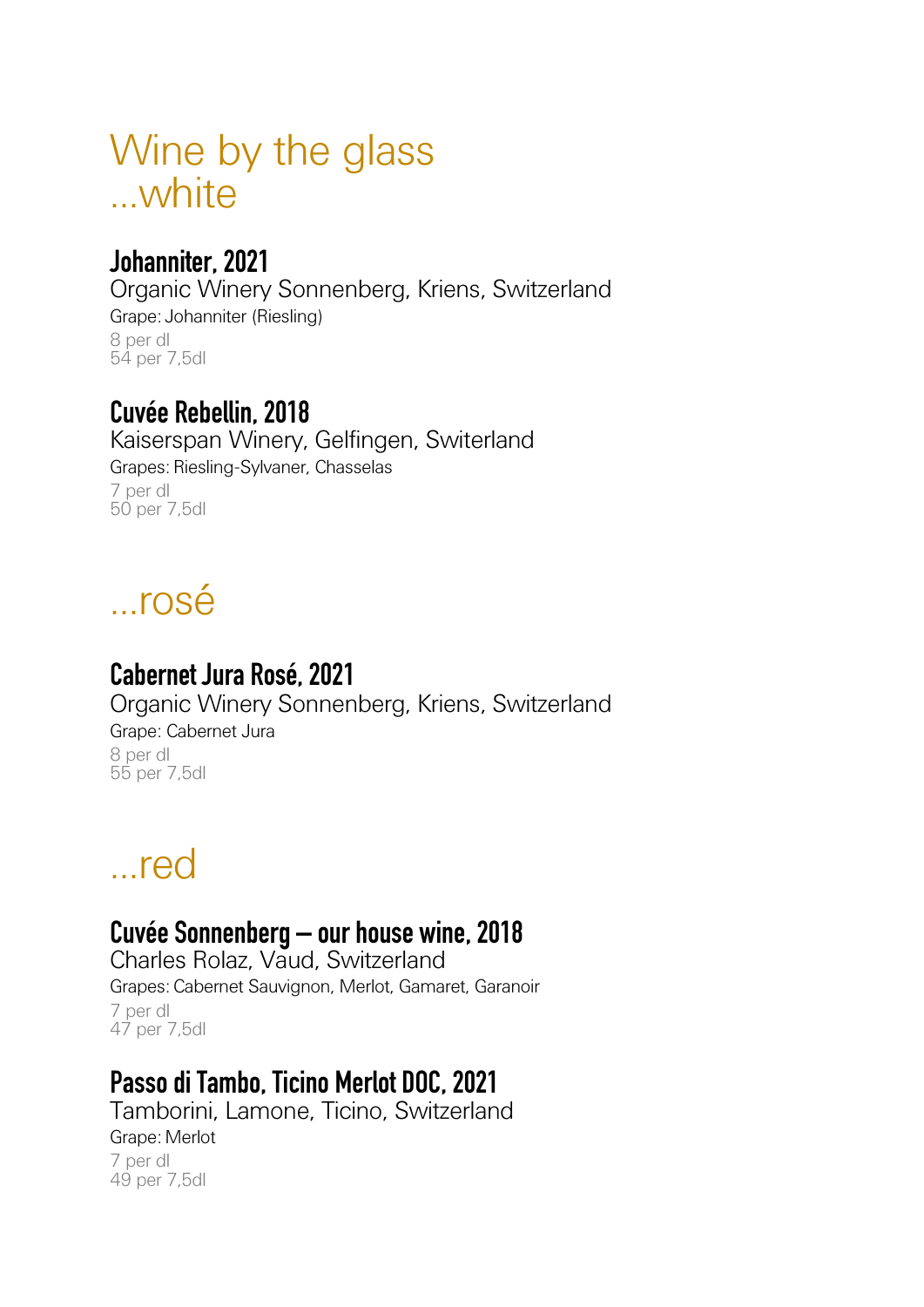# **Starters** ...cold

# **Smoked trout fillet**

served with summer salad with cucumber and blackberries with wild berry vinaigrette 18

### **Veal tartar**

on sweet and sour kohlrabi, cucumber and boiled egg 21 29 as main course

### **Roasted marinated nectarine**

with burrata and raw ham on curly endive salad with Italian dressing 15

### **Summer leaf salad**

with roasted nuts and a herb crostini 13

# **Maize Gazpacho**

with spring onions, red pepper strips and crunchy curry popcorn 12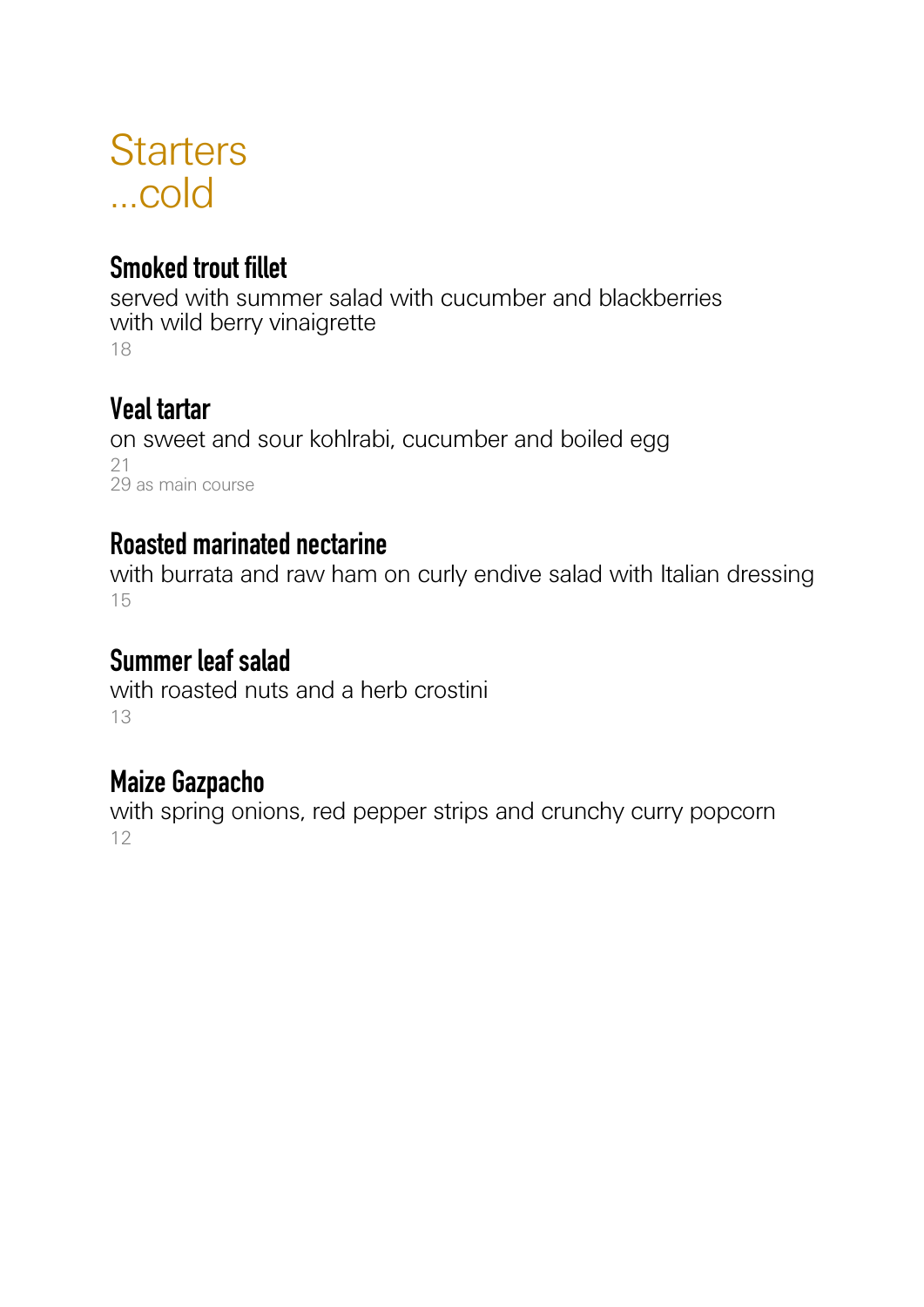# Main courses ... vegan & vegetarian

#### **Vegan summer plate**

Herb gnocchi with sautéed zucchini, sweet peppers, eggplant and mushrooms tossed in herb olive oil 28

#### **Summer Shakshuka**

sautéed vegetables with fried egg and feta, served with sweet potato chips 29

# Main courses ...Fish

### **Roasted salmon trout fillets**

in herb olive oil, served with market vegetables and white wine risotto 36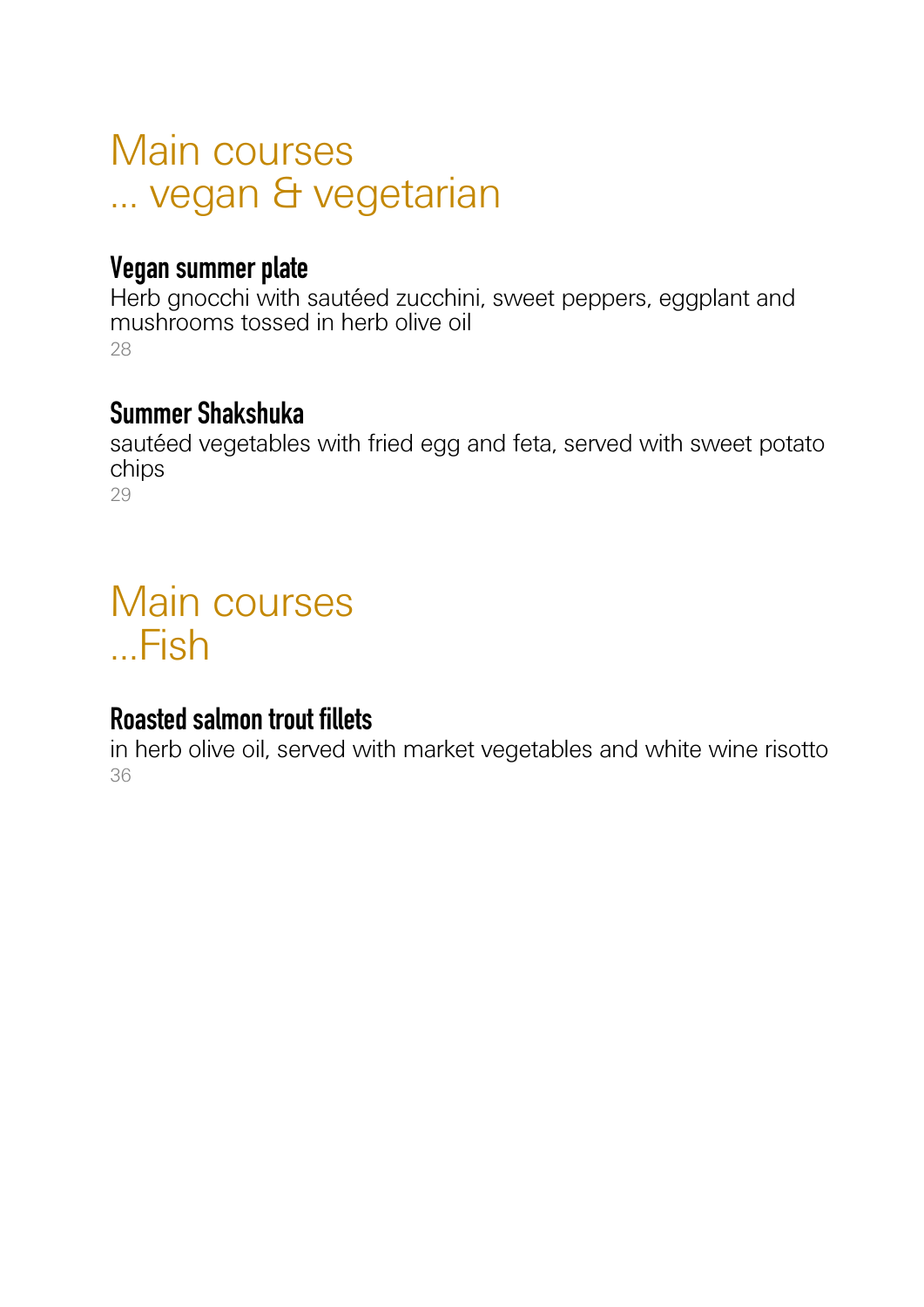# Main courses ... Meat

### **Panko-Coated Chicken breast cordon bleu**

floured in panko flour, filled with Appenzeller cheese and Mostbröckli on red currant jus, served with summer vegetables and french fries 38

#### **Burger from Wigger organic pasture-raised beef**\*

in a wholemeal bun with nectarines, burrata, bacon, caramelized onions, honey cream cheese and chili sauce, served with sweet potato chips 34

#### **Veal cutlet**

fried with sage and raw ham in nut butter, served with summer vegetables and saffron risotto 64

#### **Prime cut of Wigger organic pasture-raised beef**\*

with basil pesto, summer vegetables and tomatised linguine 56

\* The supplier of our organic pasture-raised beef is the Wigger family, who run the organic farm in Oberhackenrain in Obernau (Kriens).